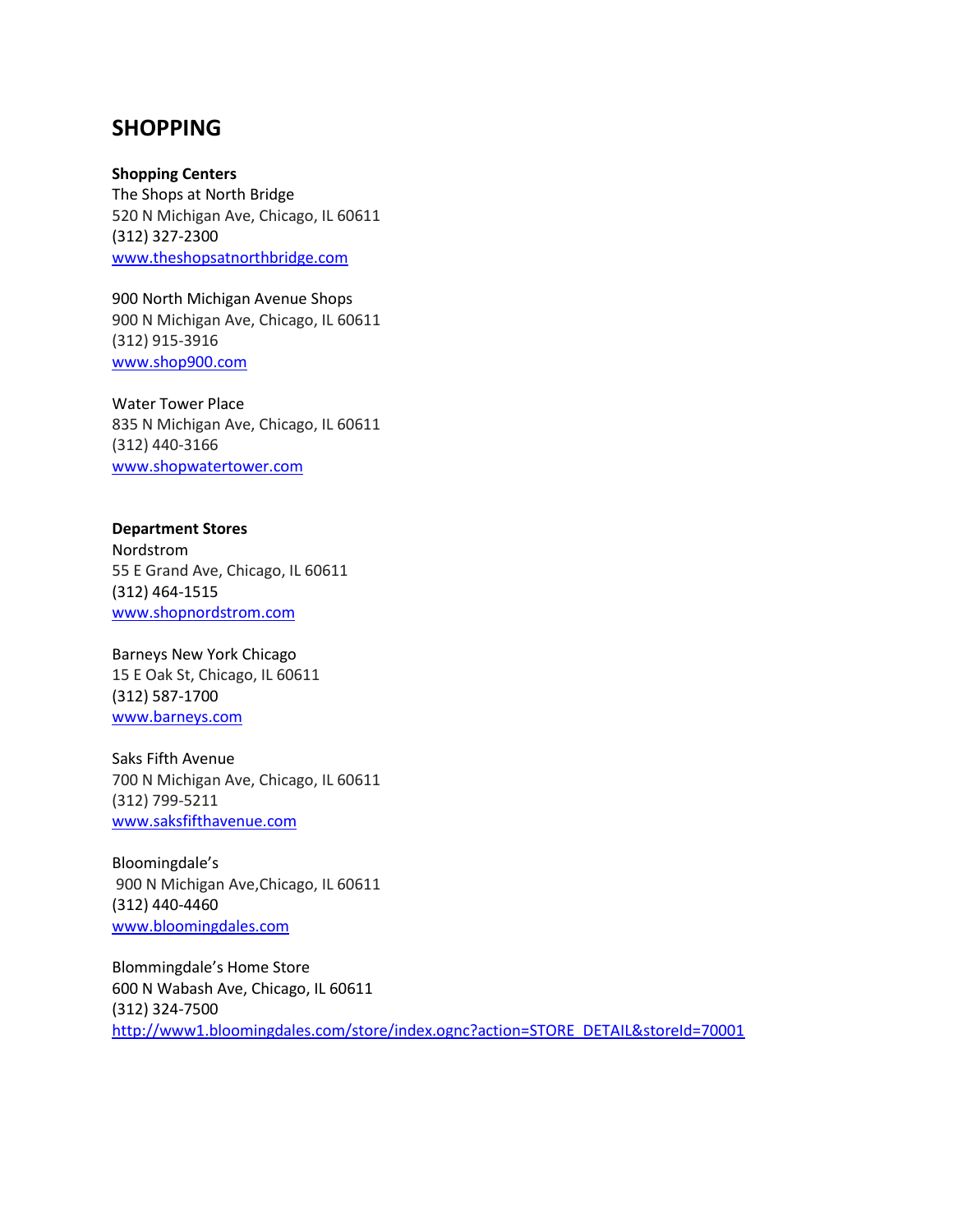Neiman Marcus 737 N Michigan Ave, Chicago, IL 60611 (312) 642-5900 [www.neimanmarcus.com](http://www.neimanmarcus.com/)

Macy's – State Street (Marshall Field & Company Building) 111 N State St, Chicago, IL 60602 (312) 781-1000 [www.visitmacyschicago.com](http://www.visitmacyschicago.com/)

Macy's – Michigan Avenue 835 North Michigan Ave, Chicago, IL 60611 312-335-7700 <http://l.macys.com/water-tower-in-chicago-il>

## **Boutiques & Shops**

Ralph Lauren 750 N. Michigan Avenue, Chicago, Il 60611 312-280-1655 [www.ralphlauren.com](http://www.ralphlauren.com/)

Burberry 663 N. Michigan Avenue, Chicago, Illinois 60611 312-787-2500 <http://us.burberry.com/store-locator/chicago/>

La Perla 535 N. Michigan Avenue, Chicago, Illinois 60611 312-494-0400 [www.laperla.com](http://www.laperla.com/)

Salvatore Ferragamo 645 N. Michigan Avenue, Chicago, Illinois 60611 312-397-0464 [www.ferragamo.com](http://www.ferragamo.com/)

Apple Store 679 N Michigan Ave, Chicago, Illinois 60611 (312) 529-9500 <http://www.apple.com/retail/northmichiganavenue/>

Crate & Barrel 646 N Michigan Ave, Chicago, IL 60611 (312) 787-5900 [www.crateandbarrel.com](http://www.crateandbarrel.com/)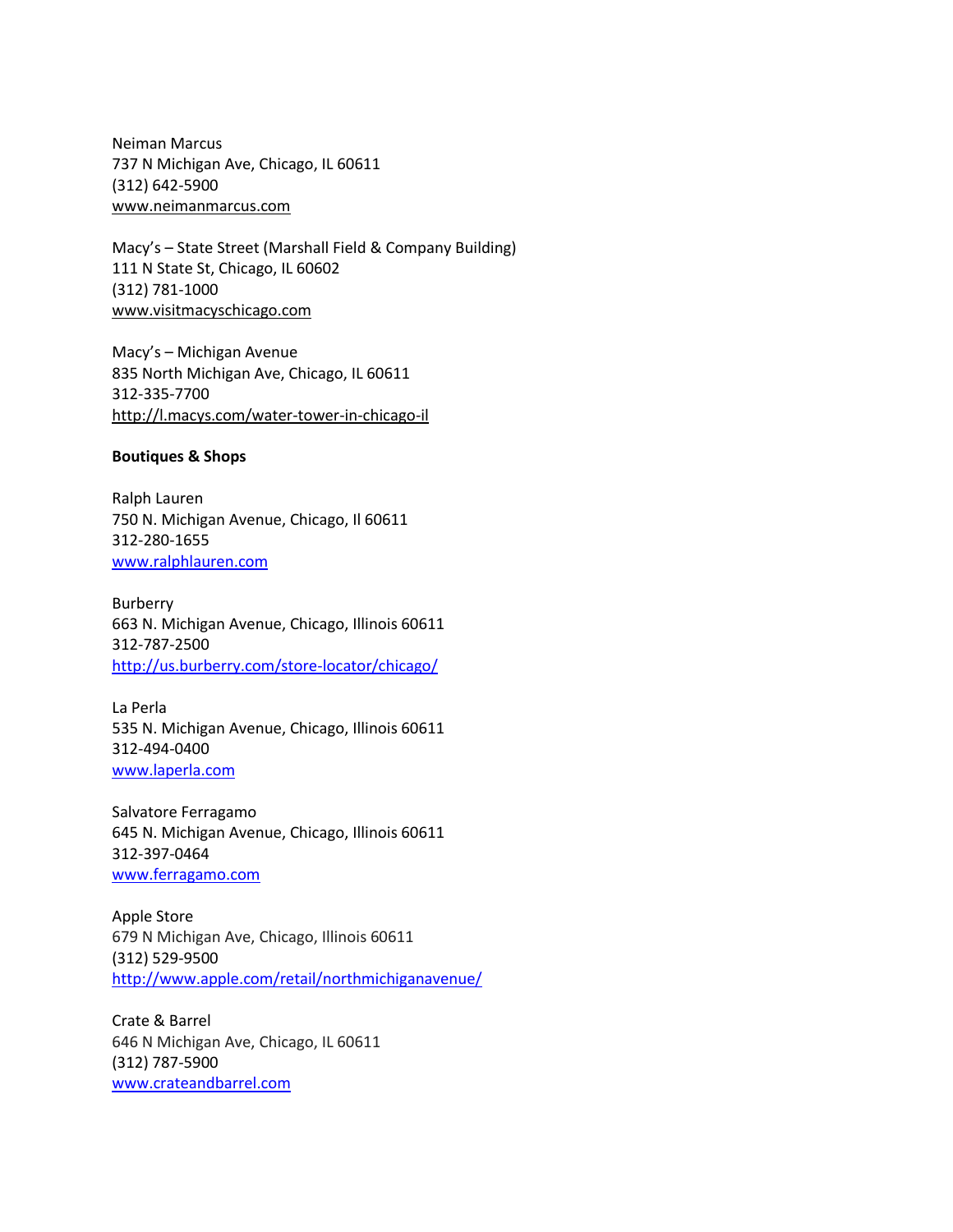Chanel 935 N Michigan Ave, Chicago, IL 60611 (312) 787-5500 [www.chanel.com](http://www.chanel.com/)

Brooks Brothers 713 N Michigan Ave, Chicago, IL 60611 (312) 915-0060 [www.brooksbrothers.com](http://www.brooksbrothers.com/)

All Saints 700 North Michigan Ave, Chicago, IL 60611 (312) 283-0400 [www.us.allsaints.com](http://www.us.allsaints.com/)

Topshop 830 N Michigan Ave, Chicago, IL 60611 (312) 280-6834 [http://us.topshop.com/webapp/wcs/stores/servlet/TopCategoriesDisplay?storeId=13052&catalogId=33](http://us.topshop.com/webapp/wcs/stores/servlet/TopCategoriesDisplay?storeId=13052&catalogId=33060&switch=1) [060&switch=1](http://us.topshop.com/webapp/wcs/stores/servlet/TopCategoriesDisplay?storeId=13052&catalogId=33060&switch=1)

Lululemon Athletica 930 N Rush St, Chicago, IL 60611 (312) 915-0627 <http://www.lululemon.com/chicago/rushwalton>

American Apparel 46 E. Walton Street, Chicago, IL 60611 (312) 255-8360 [www.americanapparel.net](http://www.americanapparel.net/)

Tory Burch 45 Oak St, Chicago, IL 60611 (312) 280-0010 [www.toryburch.com](http://www.toryburch.com/)

Kate Spade 56 E Oak S, Chicago, IL 60611 (312) 654-8853 [www.katespade.com](http://www.katespade.com/)

Prada 30 E Oak St, Chicago, IL 60611 (312) 951-1113 [www.prada.com](http://www.prada.com/)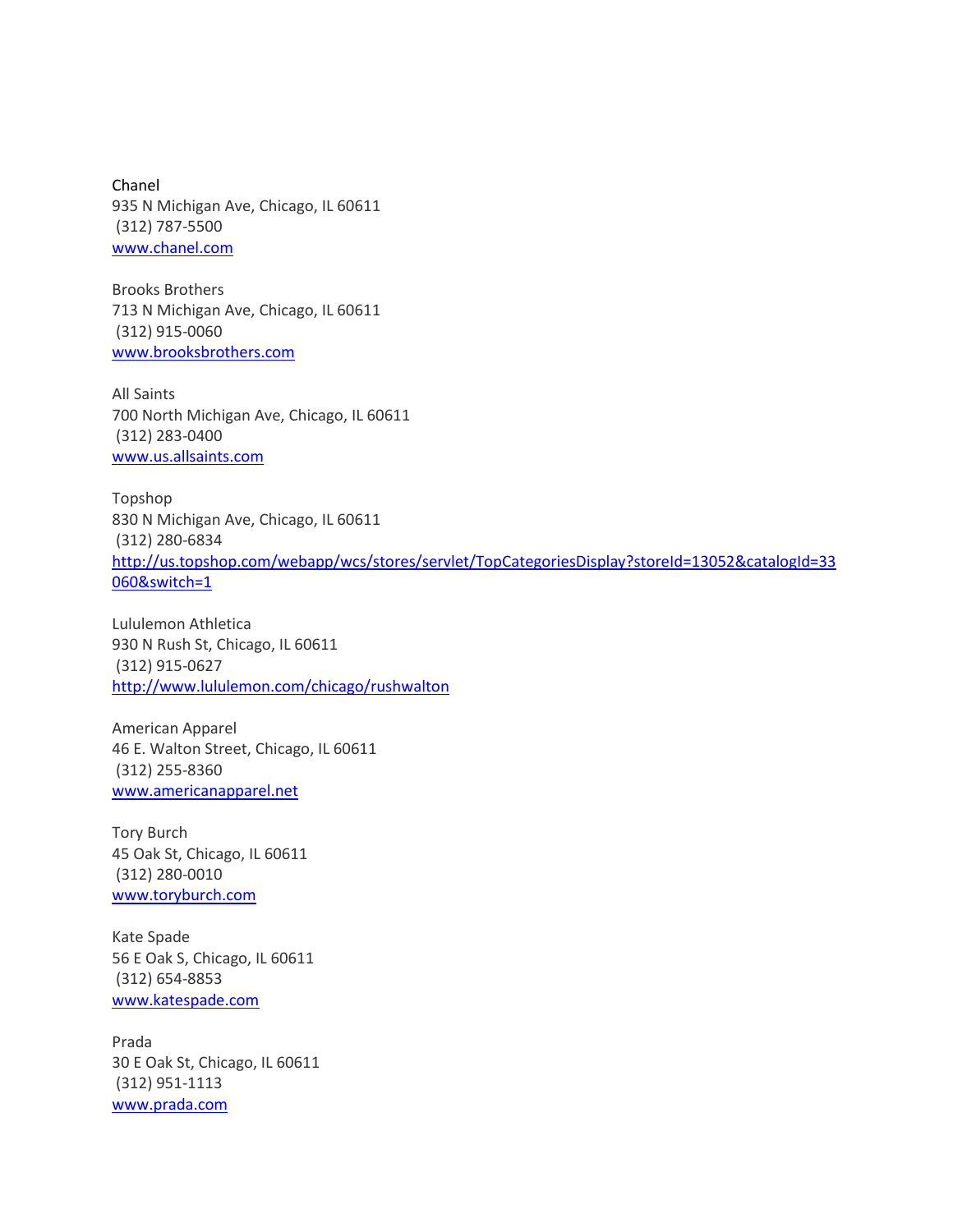Haberdash Men's Shop 607 N State St, Chicago, IL 60654 (312) 624-8551 [www.haberdashmen.com](http://www.haberdashmen.com/)

Intermix 40 East Delaware Place, Chicago, IL 60611 (312) 640-2922 [www.intermixonline.com](http://www.intermixshoponline.com/)

Ugg Australia 909 N Rush St, Chicago, IL 60611 (312) 255-1280 [www.uggaustralia.com](http://www.uggaustralia.com/)

Niketown 669 N Michigan Ave, Chicago, Illinois 60611 (312) 642-6363 [www.store.nike.com](http://www.store.nike.com/)

Cartier 630 N Michigan Ave, Chicago, IL 60611 (312) 266-7440 [www.cartier.com](http://www.cartier.com/)

Van Cleef & Arpels 933 N Michigan Ave, Chicago, IL 60611 (312) 944-8988 [www.vancleefarpels.com](http://www.vancleefarpels.com/)

Tiffany & Co. 730 N Michigan Ave, Chicago, IL 60611 (312) 944-7500 [www.tiffany.com](http://www.tiffany.com/)

Bentley Gold Coast 834 N Rush St, Chicago, IL 60611 (312) 280-4848 [www.bentleygoldcoast.com](http://www.bentleygoldcoast.com/)

American Girl 835 N Michigan Ave, Chicago, IL 60611 (877) 247-5223 [www.americangirl.com](http://www.americangirl.com/)